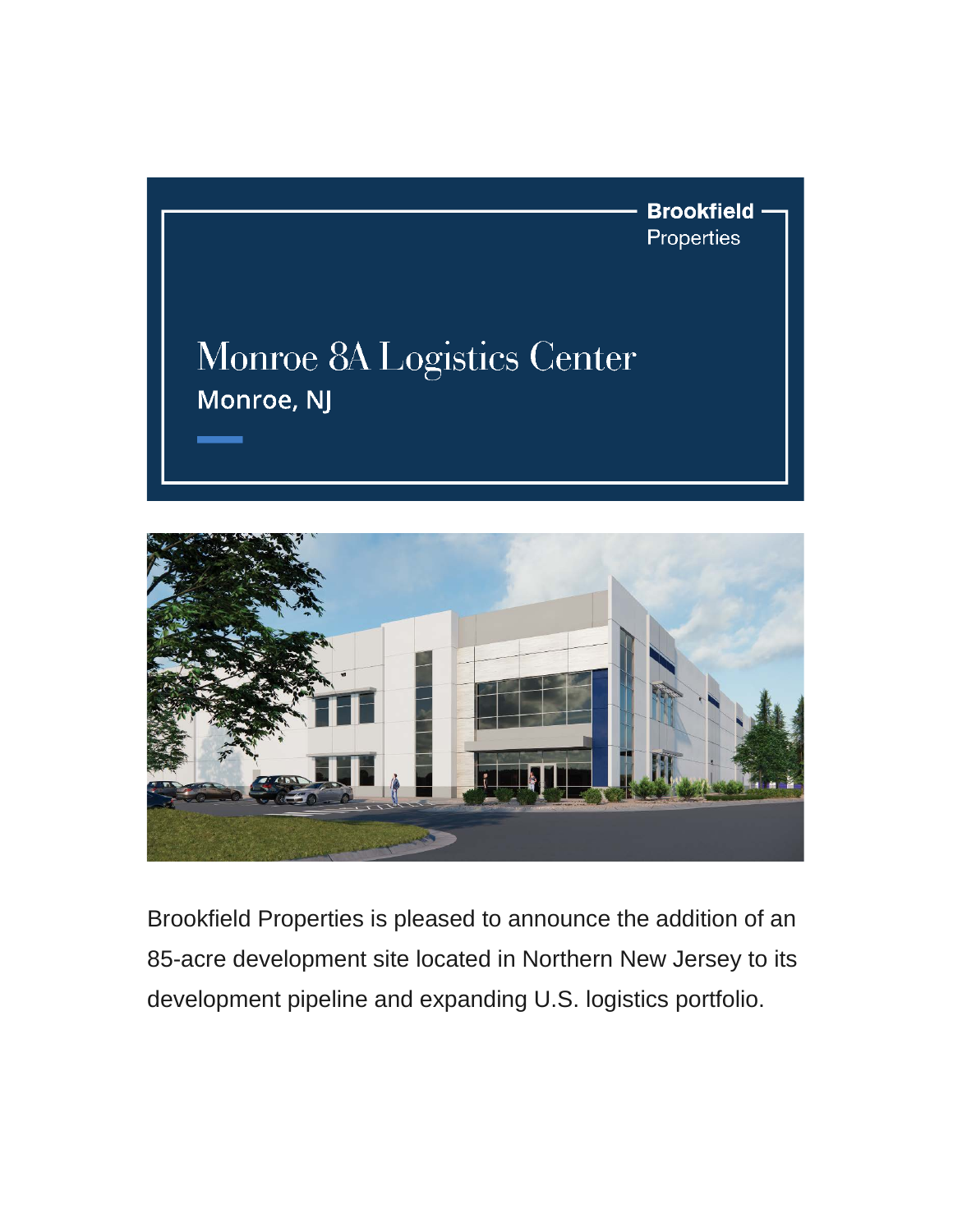The site is located off Exit 8A on the NJ Turnpike, just 45 minutes from New York City and 30-minutes from the Port of Newark-Elizabeth. Exit 8A is the premier big-box submarket on the East Coast servicing the largest consumer base in the U.S. Construction is scheduled to commence early summer of 2021. Upon completion, Monroe 8A Logistics Center will include a LEED Certified 1.3M square foot Class-A distribution facility featuring 40' clear heights and ample car and trailer parking. The project is well-positioned to capture the larger tenant demand requirements that have emerged as the result of E-commerce growth in New Jersey.

"This off-market land acquisition is an exciting opportunity to expand Brookfield Properties' groundup logistics development program into our target Global Gateway market of New Jersey. Located in a well-established submarket that boasts strong fundamentals due to high barriers to entry, we are confident that this project will command a high level of tenant interest."

- Justin Drysdale, SVP of Development